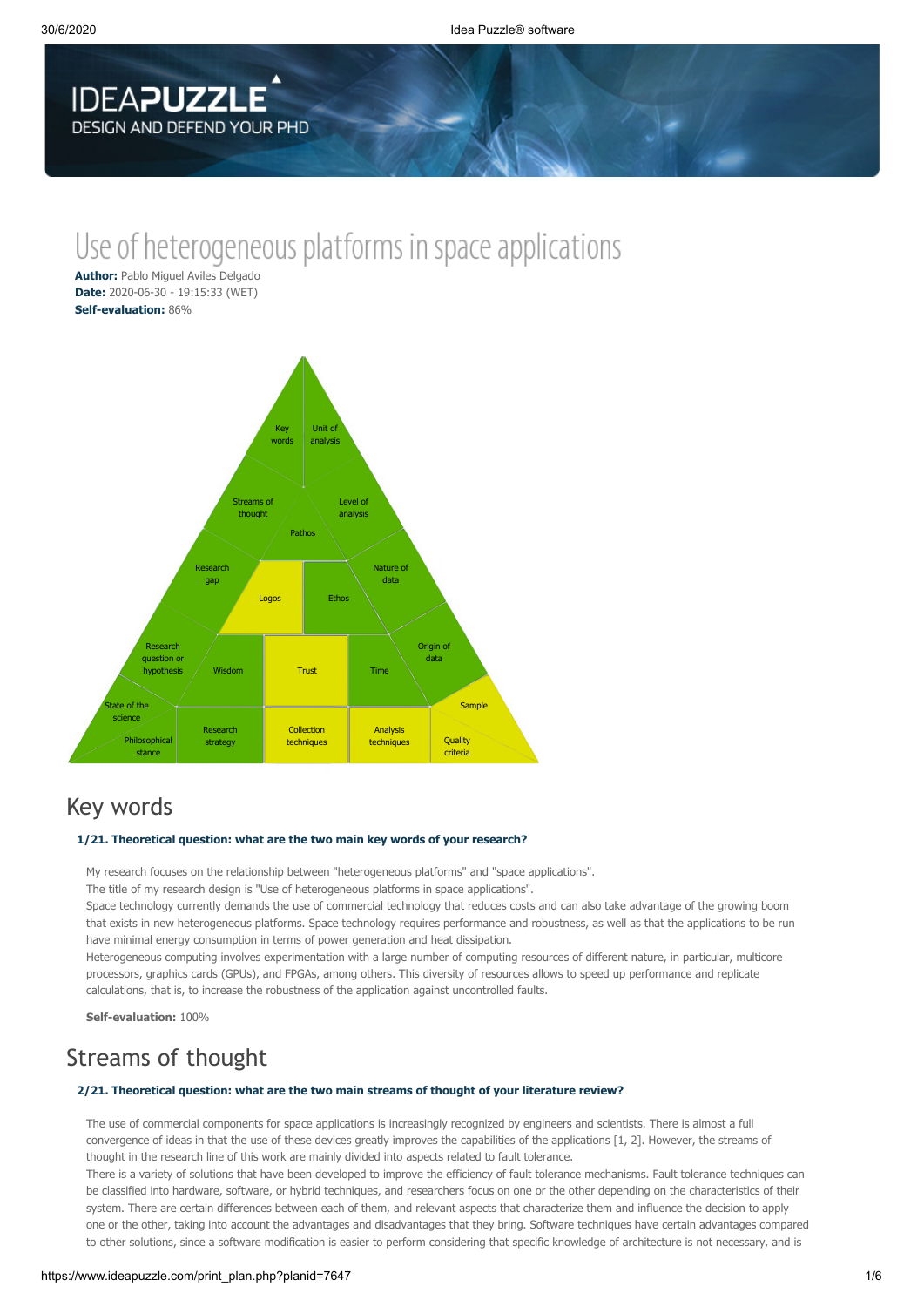sometimes the only solution, since the incorporation of additional hardware is impossible, or increases the costs of the system in general. In this area are [1-7]. The most effective tend to be hardware techniques, but they have the difficulty that it is necessary to modify the hardware, which is not always convenient or possible, even when it comes to non-intrusive techniques that only add hardware. Good results have been obtained in these techniques [8-10]. The combination of both techniques has been discussed by [11-16].

[1] Esposito, Stefano, et al. "COTS-based high-performance computing for space applications", IEEE Transactions on Nuclear Science 62.6 (2015): 2687-2694.

[2] Fuchs, Christian M., et al. "A Fault-Tolerant MPSoC For CubeSats" 2019 IEEE International Symposium on Defect and Fault Tolerance in VLSI and Nanotechnology Systems (DFT). IEEE, 2019.

[3] L. Mcfearin and V.S.S. Nair, "Control-Flow Checking Using Assertions", Proc. IFIP Intel Working Conf. Dependable Computing for Critical Applications, Sept. 1995.

[4] V.S.S. Nair, H. Kim, N. Krishnamurthy, and J.A. Abraham, "Design and Evaluation of Automated High-Level Checks for Signal Processing Applications", Proc. SPIE Advanced Algorithms and Architectures for Signal Processing Conf., Aug. 1996.

[5] Z. Alkhalifa, V.S.S. Nair, N. Krishnamurthy, J.A. Abraham, "Design and Evaluation of System-Level Checks for On-Line Control Flow Error Detection", IEEE Transactions on Parallel and Distributed Systems, Vol.10, NO.6, June 1999.

[6] P. Cheynet, B. Nicolescu, R. Velazco, M. Rebaudengo, M. Sonza Reorda, and M. Violante, "Experimentally evaluating an automatic approach for generating safety-critical software with respect to transient errors", IEEE Trans. Nucl. Sci., vol. 47, no. 6, pp. 2231-2236, Dec. 2000.

[7] B. Nicolescu, R. Velazco, "Detecting soft errors by a purely software approach: method, tools and experimental results", Design, Automation and Test in Europe Conference and Exhibition, 2003, pp. 57-62.

[8] T. Michel, R. Leveugle, G. Saucier, "A New Approach to Control Flow Checking Without Program Modification", Proc. 21th Int. Symposium on Fault-Tolerant Computing (FTCS-21), pp. 334-341, 1991.

[9] S. Bergaoui, R. Leveugle, "ISDM: An Improved Control Flow Checking Approach with Disjoint Signature Monitoring", Proc. 24th Conference on Design of circuits and Integrated Systems (DCIS), 2009.

[10] A. Benso, S. Di Carlo, G. Di Natale, P. Prinetto, "A Watchdog Processor to Detect Data and Control Flow Errors", 9th IEEE International On-Line Testing symposium, Kos, Greece, July 7- 9, 2003, pp. 144-148.

[11] M. Portela-Garcia,M.Grosso, M. Gallardo-Campos,M. Sonza Reorda, L. Entrena, M. Garcia-Valderas, and C. Lopez-Ongil, "On the use of embedded debug features for permanente and transient fault resilience in microprocessors", Microprocessors Microsyst., vol. 36, no. 5, pp. 334-343, Jul. 2012.

[12] J. Rodrigo, A. Lapolli, L. Rosa and F. Lima "Detecting SEEs in Microprocessors Through a Non-Intrusive Hybrid Technique", IEEE Transaction on nuclear science, vol. 58, No. 3, June 2011.

[13] J. Rodrigo, M. Altieri, J. Becker and F. Lima "HETA: Hybrid Error Detection Technique Using Assertions" IEEE Transaction on nuclear science, vol. 60, No. 4, August 2013.

[14] A. Lindoso, L. Entrena, M. García-Valderas and L. Parra "A Hybrid Fault-Tolerant LEON3 Soft Core Processor Implemented in Low-End SRAM FPGA", IEEE Transactions on Nuclear Science, vol. 64, Issue 1, 2017.

[15] A. Martínez-Álvarez, F. Restrepo-Calle, S. Cuenca-Asensi, L.M. Reyneri, A. Lindoso and L. Entrena "A Hardware-Software Approach for On-Line Soft Error Mitigation in Interrupt-Driven Applications", IEEE Transactions on Dependable and Secure Computing, vol. 13, Issue 4, 2016.

[16] M. Peña-Fernandez, A. Lindoso, L. Entrena and M. Garcia-Valderas "Error Detection and Mitigation of Data-Intensive Microprocessor

Applications using SIMD and Trace Monitoring", IEEE Transactions on Nuclear Science, 2020.

**Self-evaluation:** 100%

### Research gap

#### **3/21. Theoretical question: what is the main gap that your research addresses?**

"The on-board computer (OBC) and related electronics, which constitute a large part of such spacecraft, have been shown responsible for a significant share of post-deployment failure" [17].

"Commercial-off-the-shelf (COTS) devices is often advocated as the only answer to the growing demand for more on-board computing power in future space missions" [18].

This research will focus on a gap related to the rapid growth of computational requirements in space applications, which can be assumed by heterogeneous platforms, but with the use of fault tolerance techniques that allow greater reliability in radiation environments.

[17] Fuchs, Christian M., et al. "A Fault-Tolerant MPSoC For CubeSats." 2019 IEEE International Symposium on Defect and Fault Tolerance in VLSI and Nanotechnology Systems (DFT). IEEE, 2019.

[18] Esposito, Stefano, et al. "COTS-based high-performance computing for space applications." IEEE Transactions on Nuclear Science 62.6 (2015): 2687-2694.

**Self-evaluation:** 100%

# Research question or hypothesis

### **4/21. Theoretical question: what is the main question or hypothesis of your research?**

This research addresses the following broad research question: How can COTS components fault tolerance be improved for use in space applications and leverage its better computational performance compared to devices currently used in radiation environments?

**Self-evaluation:** 100%

### State of the science

### **5/21. Theoretical question: what is the current answer to your research question or hypothesis?**

Computational capacity of Multiprocessor systems-on-chip (MPSoC) devices is greater than that manufactured devices for radiation environments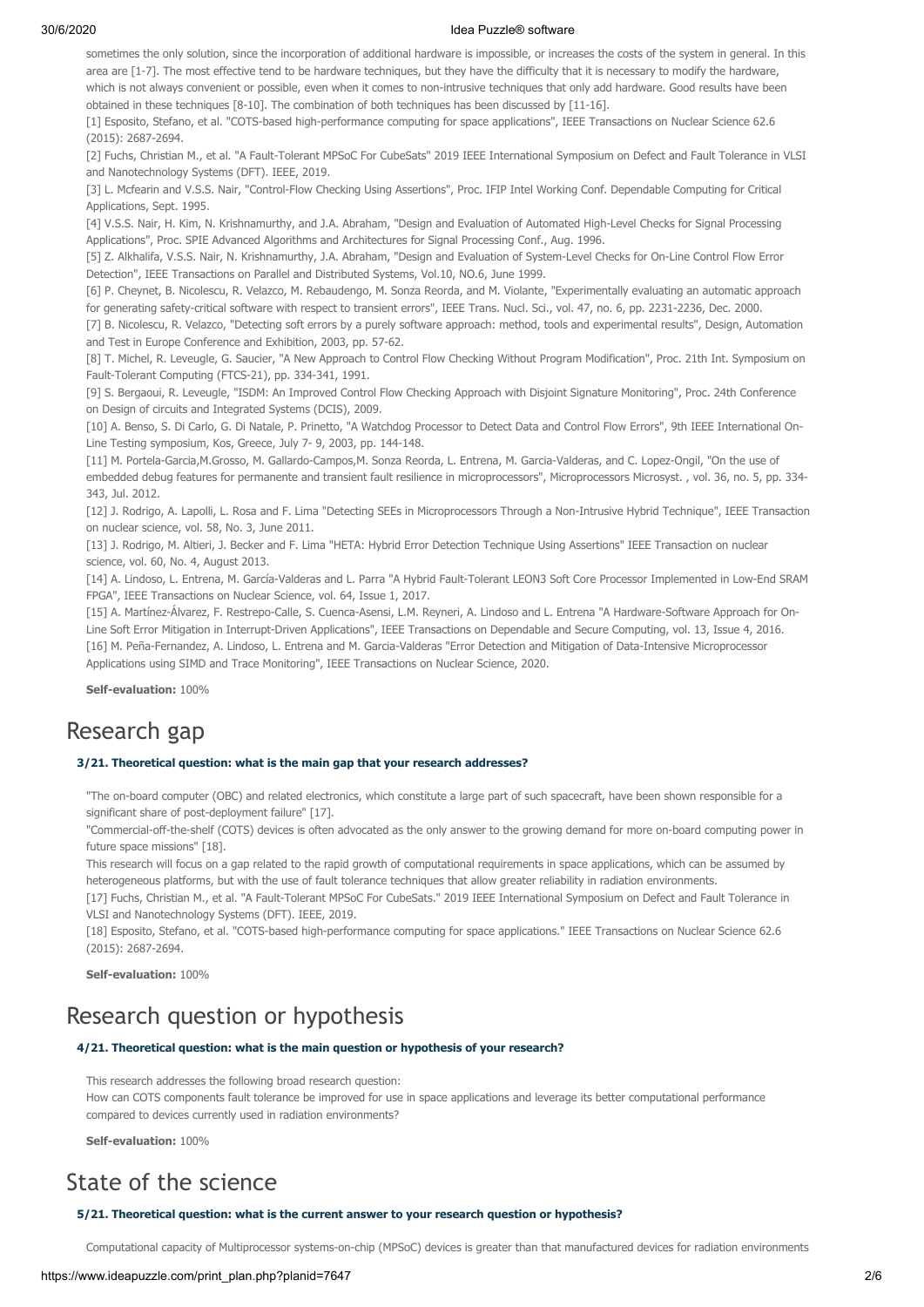exclusively. For that reason, they are positioning as excellent candidates for space agencies. NASA estimates that radhard (radiation hardened) microprocessors have a technology gap of around 10 years compared to their terrestrial counterparts, and that's why NASA is testing commercial Xilinx Zynq SoC devices on the International Space Station (ISS) [19], as hardware of this type could face the increasing demand for performance per watt in processors used in space [20, 21]. However, despite the high computational capacity of COTS, their use in space applications is limited by the effects of radiation. The solution is to use fault tolerance techniques to mitigate the effect of radiation [22, 23]. Different performance studies have already been carried out to assess whether different types of processing elements such as those included in Ultrascale+ MPSoC can be adapted to the growing needs in the space field. In [24], various devices for vision-based navigation are evaluated, including CPU, GPU, DSP, and FPGA in terms of several parameters that characterize the useful of these devices. The performance comparison between conventional CPUs and embedded ARM processors built into SoC devices is done in [25], where a relationship is shown involving CPU frequencies, performance and CPU types. On the other hand, [26, 27] establish that the FPGA can be used as a hardware accelerator for intensive computational requirements, so that the SoCs made up of FPGA and ARM processors continue to gain ground.

Previous research studies platforms with one or two types of processing elements, but does not explore the possibilities offered by an MPSoC, as a heterogeneous device that combines many types of processing elements. This work is focused on this line of research.

[19] NASA, "HyspIRI Final Report,"September 2018.

[20] European Space Agency, "Next Generation Space Digital Signal Processor (NGDSP) benchmarks from ESA", 2009.

[21] \_\_\_, "General Benchmarking and Specific Algorithms: NIR HAWAII-2RG BM", 2012.

[22] M. Berg, "NEPP Update of Independent Single Event Upset Field Programmable Gate Array Testing", NASA NEPP EEE Parts for Small Missions Workshop, 2014.

[23] NASA, Mission Design Division Ames Research Center, "Small spacecraft technology state of the art", NASA/TP-2015-216648/REV1, 2015. [24] G. Lentaris, K. Maragos, I. Stratakos et al., "High-performance embedded computing in space: Evaluation of platforms for vision-based navigation", Journal of Aerospace Information Systems, vol. 15, no. 4, pp. 178-192, 02 2018.

[25] G. Mitra, B. Johnston, A. Rendell et al., "Use of SIMD Vector Operations to Accelerate Application Code Performance on Low-Powered ARM and Intel Platforms", in IEEE 27th International Parallel and Distributed Processing Symposium Workshops PhD Forum (IPDPSW), May 2013, pp. 1107-1116.

[26] D. Rudolph, C. Wilson, J. Stewart et al., "CSP: A Multifaceted Hybrid Architecture for Space Computing", in Proceedings of the 28th Annual AIAA/USU Conference on Small Satellites, 2014.

[27] X. Iturbe, D. Keymeulen, E. Ozer et al., "An integrated SoC for science data processing in next-generation space flight instruments avionics", in 2015 IFIP/IEEE International Conference on Very Large Scale Integration (VLSI-SoC), Oct 2015, pp. 134-141.

**Self-evaluation:** 100%

# Philosophical stance

### **6/21. Methodological question: what is the philosophical stance of your research?**

The philosophical stance of the research is framed in quantitative objectivism. It focuses on developing conclusions from facts, and not so much from meanings.

**Self-evaluation:** 100%

### Research strategy

#### **7/21. Methodological question: what is the qualitative, quantitative, or mixed-method of your research?**

The research strategies of my project are based on a quantitative research study. Quantitative research involves studies that concern the collection of quantitative data directly or cases in which qualitative data is quantified to allow, for example, statistical analysis [28, 29]. The two research strategies adopted are simulation and lab-experiments. Through standardized tests (experiments and simulations developed) data are collected that characterize the behaviour of the system and allow its performance to be evaluated.

Experiments can be laboratory experiment or field experiment [30]. Laboratory experiments are conducted in controlled environments whereas field experiments are conducted in a real-world setting. This research is focused on laboratory experiments. Also, simulations are used. The simulation model reproduces the actual operations of the real components of the system with varying degrees of accuracy [30].

[28] Pinsonneault, Alain, and Kenneth Kraemer. "Survey research methodology in management information systems: an assessment." Journal of management information systems 10.2 (1993): 75-105.

[29] Klein, Heinz K., and Michael D. Myers. "A set of principles for conducting and evaluating interpretive field studies in information systems." MIS quarterly (1999): 67-93.

[30] Wohlin, Claes, and Aybüke Aurum. "Towards a decision-making structure for selecting a research design in empirical software engineering."

**Self-evaluation:** 100%

### Collection techniques

### **8/21. Methodological question: what are the data collection techniques of your research?**

There are certain research areas where interviews and questionnaires, which according to [31] can be considered the most direct instruments, typically present an incomplete picture. For that reason, in [31] a first attempt is made to provide a taxonomy of data collection techniques to carry out field studies in the engineering area, and this research uses precisely some of the data collection techniques mentioned in [31]. The proper data collection techniques for my research are: Analysis of Electronic Databases of Work Performed, Analysis of Tool Logs, and Static and Dynamic Analysis of a System. The first allows to analyse previous records of other investigations that serve as reference, whereas the second allows to analyse the logs of the tools used during the investigation for the programming and use of the platforms, as well as logs that the researcher implements and generates, such as my case. On the other hand, the third technique allows to analyse the code (static analysis) or the traces generated when executing the code (dynamic analysis) and to compare the values of various metrics.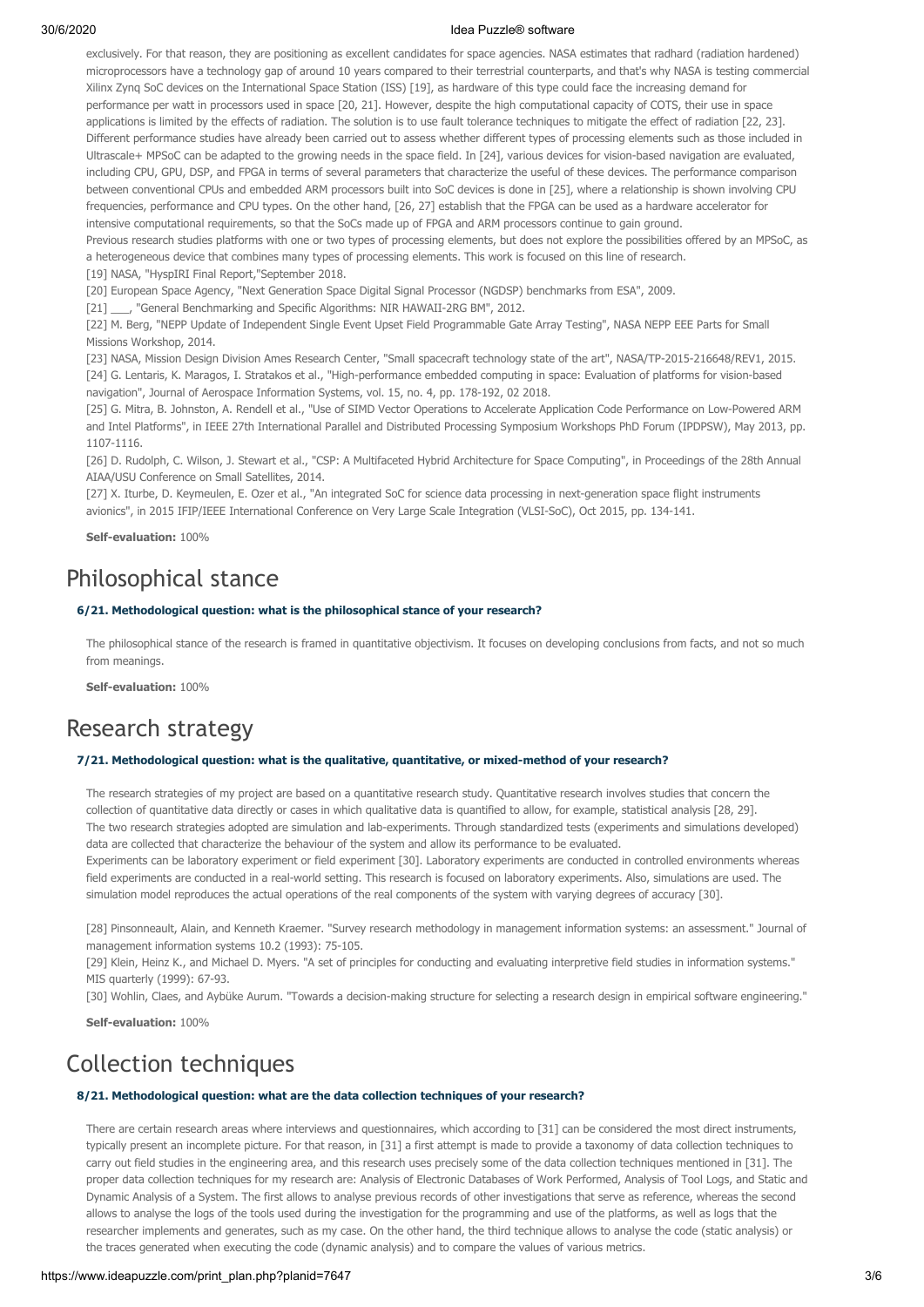[31] Lethbridge, Timothy C., Susan Elliott Sim, and Janice Singer. "Studying software engineers: Data collection techniques for software field studies." Empirical software engineering 10.3 (2005): 311-341.

**Self-evaluation:** 50%

### Analysis techniques

#### **9/21. Methodological question: what are the data analysis techniques of your research?**

The data analysis techniques adopted in this research are quasi-statistics and multivariate statistical analysis. For the treatment of the results of the radiation experiments and the faults injections, mathematical tools are used (Matlab has been used) due to the high volume of data generated.

**Self-evaluation:** 50%

# Quality criteria

### **10/21. Methodological question: what are the tactics of your research to ensure scientific quality criteria?**

The quality criteria of this research are objectivist, given that it focuses on facts. Tactics are adopted to increase internal validity (quasi-inductive reasoning for theory development), and reliability (same benchmarks for all platforms, standardized radiation experiments).

**Self-evaluation:** 50%

# Unit of analysis

### **11/21. Empirical question: what is the unit of analysis of your research?**

In order to evaluate the effectiveness of heterogeneous platforms in space applications, the units of analysis under study are the heterogeneous platforms themselves. In this research, the same benchmarks are used on the proposed platforms, and are evaluated under similar conditions of radiation or injected faults.

**Self-evaluation:** 100%

### Level of analysis

#### **12/21. Empirical question: what is the level of analysis of your research?**

The analysis is carried out at the platform level, that is, the system made up of various computational resources of various types. In principle, each computational resource will be analysed separately (multicore processors, GPU, FPGA, etc.), but the final objective is the analysis of the platform as a whole. Each platform will be evaluated to find an efficient implementation in these heterogeneous systems with respect to maximum performance, minimum energy consumption and maximum robustness to face unexpected faults.

**Self-evaluation:** 100%

### Nature of data

### **13/21. Empirical question: what is the nature of the data of your research?**

In this research, quantitative data is collected, and given its importance with respect to any qualitative data that can be extracted, the research is quantitative. The quantitative data collected are figures that define the best or worst performance of the system, energy efficiency and fault tolerance: execution time, number of floating point operations per second, energy consumption, performance per watt, the amount of errors produced taking into account the number of injected faults, the number of satisfactory recoveries of the system when an error occurs due to the effects of radiation, among others.

**Self-evaluation:** 100%

# Origin of data

### **14/21. Empirical question: what is the origin of the data of your research?**

All the data to be processed is primary. Research data is obtained through experimental procedures and benchmarks. The design and implementation of computational cores such as convolution, FFTs, Wavelet Transform, matrix decompositions such as SVD, QR, LU, among others, on the analysed heterogeneous systems will allow the collection of first-hand data to analyse the performance and energy consumption. In addition, representative fault tolerance data is obtained with logic fault injectors and radiation experiments at particle accelerator centres.

**Self-evaluation:** 100%

### Sample

**15/21. Empirical question: what is the sample of your research?**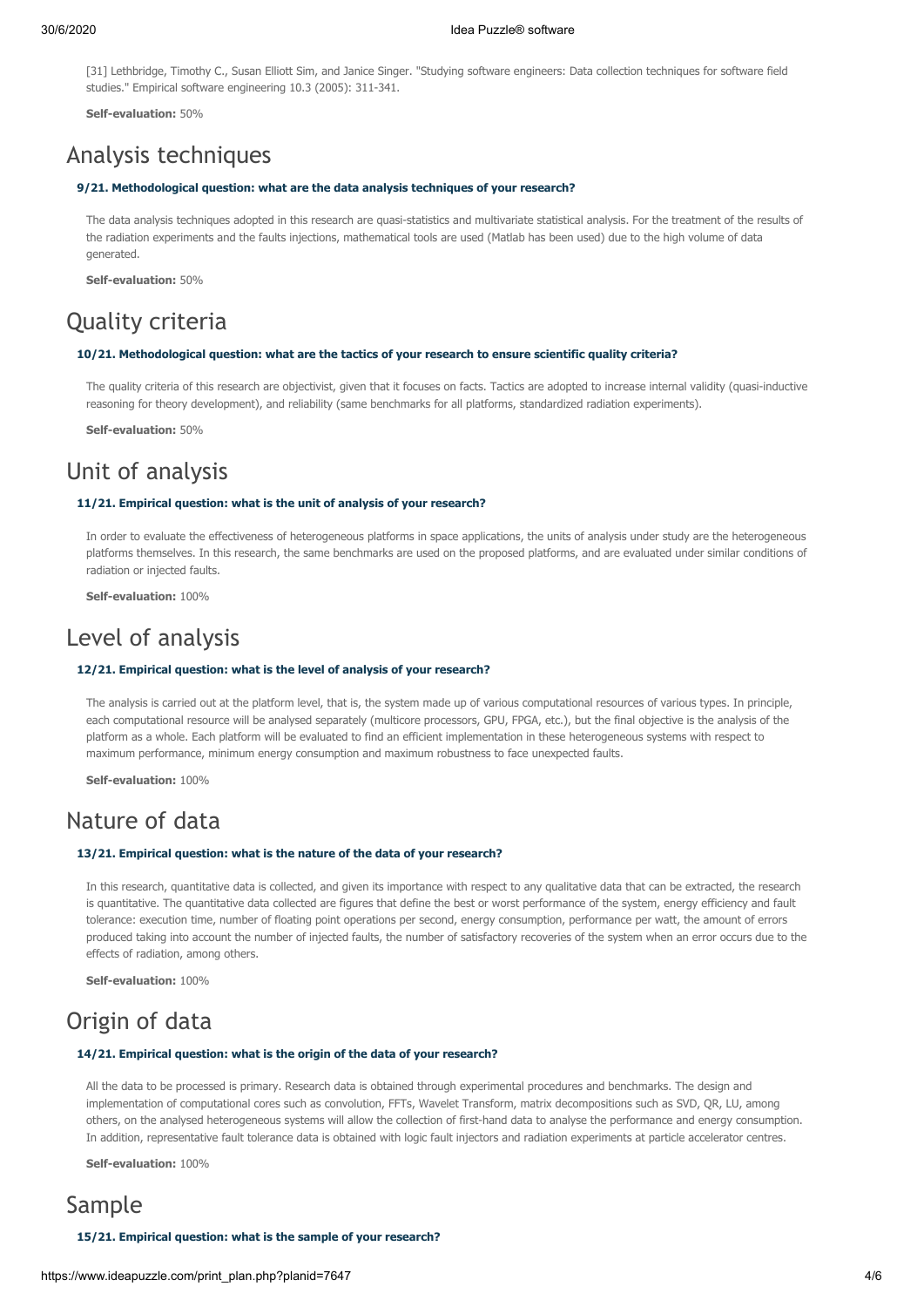The sample in this research is inferential. The tests and experiments will be carried out on heterogeneous low-consumption architectures, with different characteristics in terms of number of processors, type of processors, etc. Platforms can be composed, for example, of one or more single or multi-core central processing units (CPUs), graphics processing units (GPUs), digital signal processing (DSPs), field programmable gate arrays (FPGAs). The variety of platforms on the market is very wide, and we will focus on some that incorporate various processing elements and make them excellent candidates for high computing. The initial work covers the study of the following platforms: Xilinx Zynq UltraScale+ MPSoC, which is composed of four different processing elements (PE): a dual-core Cortex-R5, a quad-core ARM Cortex-A53, a GPU and a highend FPGA; Exynos 9610, which is composed of an Octa-Core Cortex-A73 CPU and a Mali-G72 MP3 GPU; and the Tegra Xavier chip, which features eight control/management Carmel cores (Nvidia's own custom 64-bit ARM cores) and a derivative of their Volta GPU with a set of finer changes to address the machine learning market. These are the chosen platforms in principle, expanding to others in the research process.

**Self-evaluation:** 50%

### Pathos

#### **16/21. Rhetorical question: what are the positive and negative emotions of your research?**

The positive emotions of this research include the possibility of lowering costs in space missions, the availability of the use of satellites to larger and more varied sectors for research, scientific and technological developments, for example. It would be possible to access the space environment with less economic resources and with high-performance platforms.

Negative emotions include, for example, a possible development of militarization, espionage, and decreased privacy. Developing cheaper satellites accessible by more sectors would also increase space debris and constitute a risk factor for more relevant space missions and satellites.

**Self-evaluation:** 100%

### Logos

### **17/21. Rhetorical question: what is the scientific logic of your research?**

This study uses hypothetic-deductive logic, since it is based on general principles to reach a specific conclusion. The parallelization of tasks in other environments can be reduced to our specific case, as well as the principles that generate faults in electronic systems in general in radiation environments, can be applied to our study, starting from laws or general theories towards particular cases.

**Self-evaluation:** 50%

### Ethos

### **18/21. Rhetorical question: what are the limitations of your research?**

The theoretical limitation of this research is mainly given by bibliographic review capacity. To understand the behaviour of electronic systems in space applications, it is necessary to study the theoretical foundations of radiation and its impact on these systems. But at the same time, it is necessary to acquire great knowledge about the parallelization of tasks and their efficient use in this type of applications. Therefore, it is very difficult to cover all the theory presented in the literature.

The research strategy is limited to the impossibility of performing the analysis in real environments (space) with respect to fault tolerance, due to its high cost, and it is basically reduced to simulation, emulation and radiation experiments.

For the analysis of the research results, only a certain representative set of benchmarks and some heterogeneous platforms of all the existing ones will be taken into account, therefore the collection of data is limited by these factors.

**Self-evaluation:** 100%

### Wisdom

### **19/21. Authorial question: what is your education and experience related to your research?**

I hold a Telecommunications and Electronics Engineering, and a Master in Electronic Systems Engineering. Precisely, my master's thesis is developed in the field of the use and fault tolerance of commercial microprocessors in space applications and has been the starting point of my career and of acquiring knowledge in this field, which I will now apply to a wider sector. In the master's thesis, the implementation of a hardening software technique for multicore ARM microprocessors is presented, which will serve as the basis for the research work of the doctorate. Telecommunications Engineering, as well as my professional experience in this area have endowed me with diverse knowledge in the fields related to technology, but at the same time the Master's Degree has allowed me to specialize in a more specific line that is closely related to the purpose of the research that I am currently developing. Having belonged from the beginning of the master's study to the UC3M-SENER AEROESPACIAL chair, has increased my knowledge on the use of heterogeneous platforms in space applications. I think that all this education and experience position me at an excellent level to successfully meet the goals of this research.

**Self-evaluation:** 100%

### Trust

#### **20/21. Authorial question: who are the partners of your research?**

During this research I will have the support of all the staff of the Electronic Technology department, mainly members of the Microelectronic Design and Applications (DMA) research group; it will be them, and fundamentally my thesis supervisors, who support my review of the literature, as well as the research strategy. The training capacity of this group is guaranteed by its scientific productivity, collaboration with